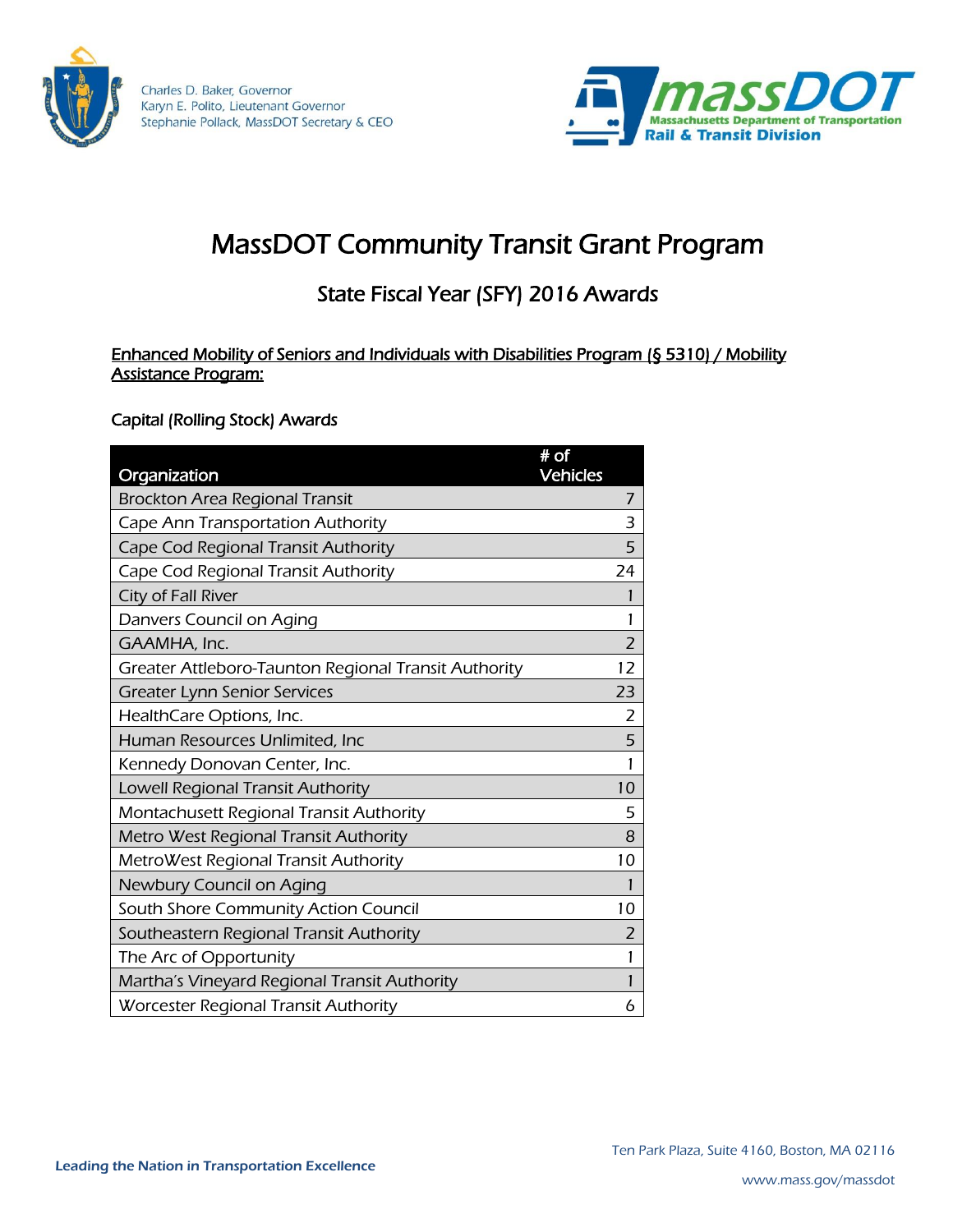### Capital (Non-Rolling Stock) and Operating Awards

| Organization                    | <b>Project Description</b>                                | Award     |
|---------------------------------|-----------------------------------------------------------|-----------|
|                                 | BAT will be using this funding to provide additional      |           |
| <b>Brockton Area Transit</b>    | demand response service in Avon and Stoughton beyond      |           |
| Authority                       | what is provided by complementary ADA service.            | \$27,000  |
|                                 | BCAC will use this funding to support the coordination of |           |
| <b>Berkshire Community</b>      | fleet management and dispatch to better leverage          |           |
| Action Council, Inc.            | existing resources to meet growing need.                  | \$28,530  |
|                                 | In partnership with the Newton Council on Aging,          |           |
| <b>Brookline Multi Service</b>  | BMSSCC will provide education and other support for       |           |
| <b>Senior Center</b>            | those who have recently had to give up driving due to     |           |
| Corporation                     | age or ability.                                           | \$59,000  |
|                                 | This funding will be used to expand and support a joint   |           |
| Friends of the Acton            | dispatch system for vehicles operated by Acton and six    |           |
| Council on Aging                | other communities.                                        | \$75,000  |
|                                 | This funding will be used to equip GAAMHA vehicles with   |           |
|                                 | GPS systems, which will help to more efficiently assign   |           |
| GAAMHA, Inc.                    | vehicles.                                                 | \$18,144  |
|                                 | This funding will be used to continue GATRA's service     |           |
| Greater Attleboro-              | which provides long-distance non-emergency medical        |           |
| <b>Taunton Regional Transit</b> | transportation for low-income seniors or people with      |           |
| Authority                       | disabilities.                                             | \$33,500  |
| <b>Greater Attleboro-</b>       |                                                           |           |
| <b>Taunton Regional Transit</b> | This funding will be used to support the online platform, |           |
| Authority                       | RideMatch, to other RTA service areas.                    | \$32,000  |
|                                 | This funding will be used to support work which provides  |           |
| Greater Lynn Senior             | training and other support for elderly or people with     |           |
| <b>Services</b>                 | disabilities to find appropriate transportation options.  | \$206,328 |
|                                 | This funding will be used to provide demand response      |           |
| Lowell Regional Transit         | service on weekday evenings, after fixed route service no |           |
| Authority                       | longer runs.                                              | \$52,800  |
| <b>Mystic Valley Elder</b>      | This funding will be used to support MVES transportation  |           |
| Services, Inc.                  | counseling services.                                      | \$89,683  |
| Southern Berkshire              | This funding will be used to maintain service offered in  |           |
| <b>Elderly Transportation</b>   | areas outside of the RTA service area in southern         |           |
| Corporation                     | Berkshire County.                                         | \$16,150  |
|                                 | This funding will be used to support development of a     |           |
|                                 | navigation tool for people with visual impairments        |           |
| <b>UMASS Amherst</b>            | attempting to navigate North Station in Boston.           | \$286,208 |
|                                 | This funding will be used to provide mid-day trips for    |           |
|                                 | people using the demand response services into            |           |
| Worcester Regional              | Worcester from surrounding towns, cutting hours off of    |           |
| <b>Transit Authority</b>        | their trip.                                               | \$18,935  |
|                                 | This funding will be used to support continued operation  |           |
| Worcester Regional              | of demand response service in Holden, a town which has    |           |
| <b>Transit Authority</b>        | no other public transit service.                          | \$19,500  |
|                                 | This funding will be used to support demand response      |           |
| Worcester Regional              | service provided in the rural region located southwest of |           |
| <b>Transit Authority</b>        | Worcester.                                                | \$33,500  |
|                                 |                                                           |           |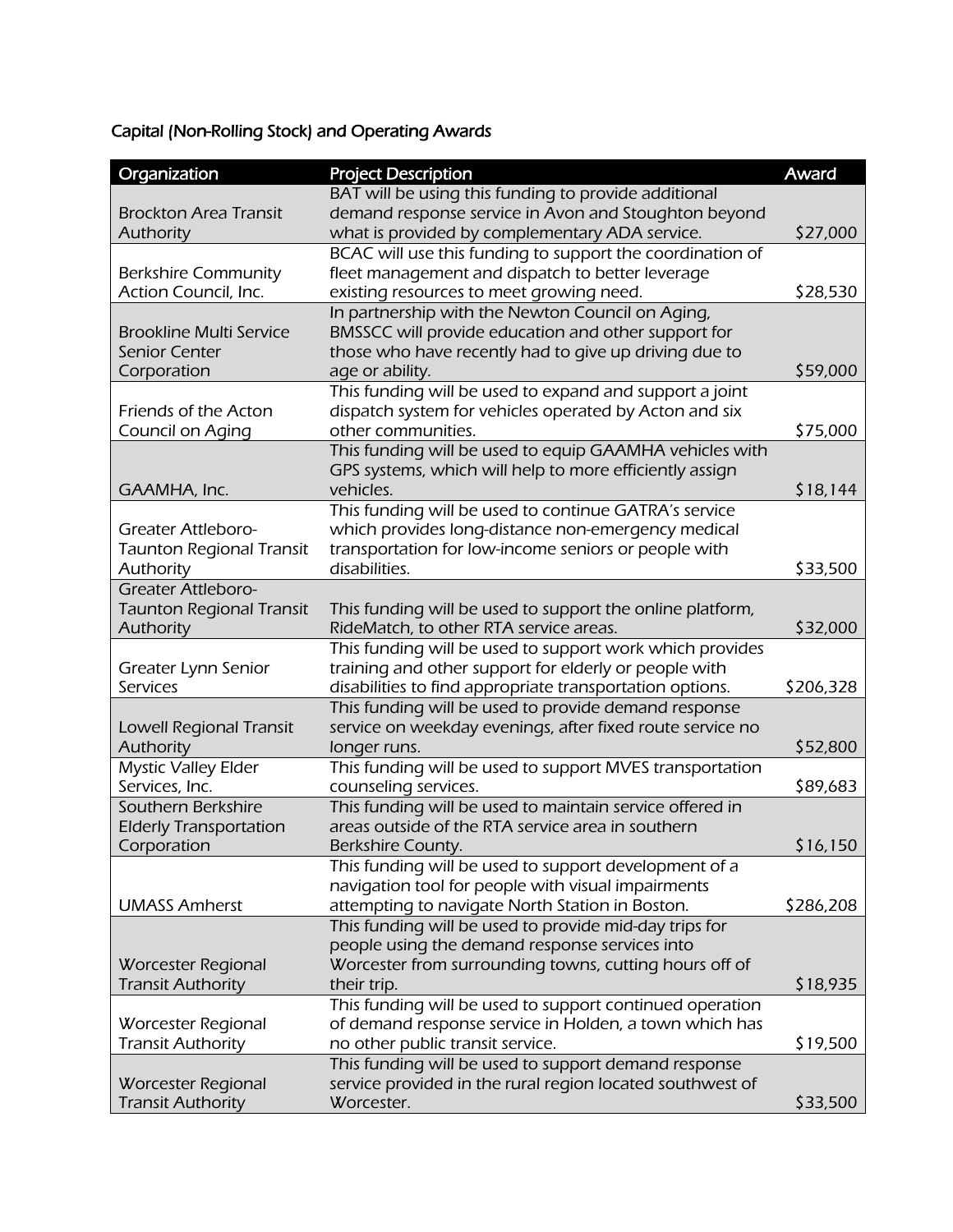#### Rural Intercity Transit (§ 5311(f))

| Applicant                             | <b>Project Description</b>                                                   | Award     |
|---------------------------------------|------------------------------------------------------------------------------|-----------|
| Plymouth & Brockton<br>Street Railway | This will fund daily round-trip service between Hyannis<br>and Provincetown. | \$271.731 |

#### Bus and Bus Facilities (§ 5339)

| Organization             | <b>Project Description</b>                                | Award       |
|--------------------------|-----------------------------------------------------------|-------------|
| Montachusett Regional    | This funding will support equipping MART vehicles         |             |
| <b>Transit Authority</b> | with bike racks.                                          | \$50,000    |
| Montachusett Regional    | This funding will support the replacement of two MART     |             |
| <b>Transit Authority</b> | vehicles beyond their useful lives.                       | \$115,000   |
| Massachusetts Bay        |                                                           |             |
| Transportation           | This funding will support ADA retrofits at bus stops that |             |
| Authority                | are currently out of compliance.                          | \$1,037,306 |
|                          | This funding will support a sidewalk infill and repair    |             |
| Nantucket Regional       | project for a bus stop near a senior center, where        |             |
| <b>Transit Authority</b> | current conditions impede use of transit.                 | \$20,000    |
|                          | This funding will be used to replace an elevator past its |             |
| Southeastern Regional    | useful life, and repair a destroyed curb at the bus       |             |
| <b>Transit Authority</b> | terminal.                                                 | \$275,000   |
|                          | This funding will be used to support the acquisition of a |             |
| Southeastern Regional    | fuel monitoring system which will more precisely          |             |
| <b>Transit Authority</b> | gather data on fuel usage and mileage.                    | \$347,000   |

#### Title VI Notice to Public

### **Translation**

- English: If this information is needed in another language, please contact the MassDOT Title VI Specialist at 857-368-8580.
- Portuquese: Caso esta informação seja necessária em outro idioma, favor contar o Especialista em Título VI do MassDOT pelo telefone 857-368-8580.
- Spanish: Si necesita esta información en otro idioma, por favor contacte al especialista de MassDOT del Título VI al 857-368-8580.
- Chinese Simplified: (mainland & Singapore): 如果需要使用其它语言了解信息,请联系马萨诸塞州交 通部(MassDOT)《民权法案》第六章专员, 电话857-368-8580。
- Chinese Traditional: (Hong Kong & Taiwan): 如果需要使用其它語言了解信息,請聯繫馬薩諸塞州交 通部(MassDOT)《民權法案》第六章專員, 電話857-368-8580。
- Russian: Если Вам необходима данная информация на любом другом языке, пожалуйста, свяжитесь со cпециалистом по Титулу VI Департамента Транспорта штата Массачусетс (MassDOT) по тел: 857-368-8580.